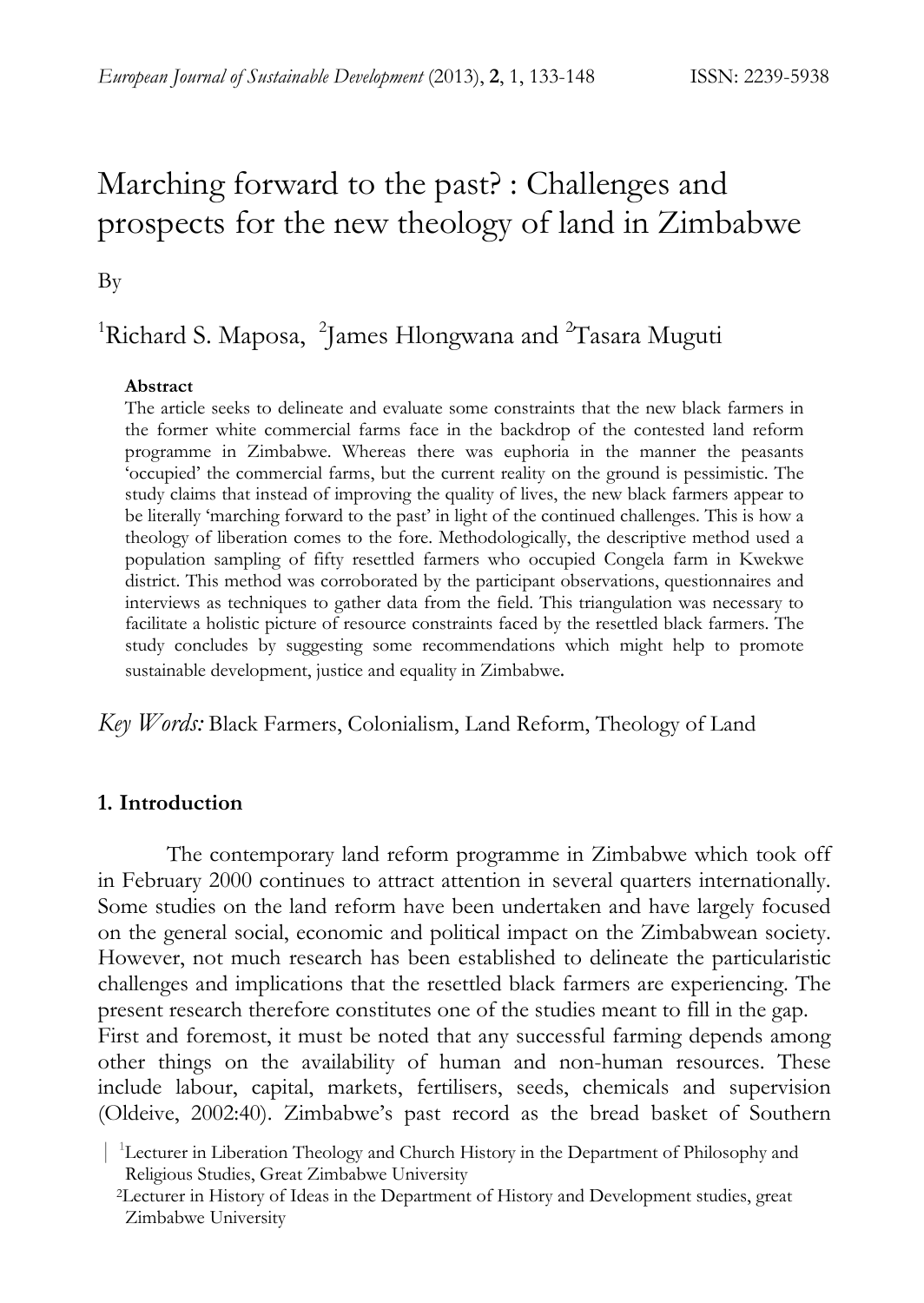Africa was inextricably linked to the availability of resources, banks availed funds to the commercial farmers, farm products found their way into the regional and domestic markets, and labour was not a problem, thanks to the availability of migrant labourers from Malawi, Zambia and Mozambique (Tshuma, 2003:46). Road and rail transport ensured that products and inputs were timeously distributed. Apart from availing inputs and funds, some strategic industries were set up to help or support the farming sector. A good example of such an industry is Sable chemicals which manufactured fertilisers. Furthermore, the government established agricultural colleges such as Gwebi, Chibero, Mlezu and Domboshava. These colleges churned out graduates who disseminated technical know-how to the farmers.

The ZANU (PF) party embarked on the resettlement scheme apparently to address the colonial land imbalance. Historically, within the limelight of political discourses, it must be noted that the fast-track land resettlement programme was undertaken to address and redress the colonial imbalances on land allocation. Under colonial rule, black Africans were dispossessed of their land mainly through the obnoxious Land Apportionment Act of 1930 and the Land Husbandry Act of 1951 which condemned blacks to squat in reserves known as the Tribal Trust Land (TTLs). The enactment of these legislative Acts was a serious travesty of justice. For example, whites settlers who numbered not more than 30 000 got 49% of the country's fertile land while black peasants who numbered about 1 000 000 got 28.9 % of the land, which was poor in terms of quality. The rest was made conservatories and State land for future development. African blacks got overcrowded and sunk into 'sponsored poverty'. Disgruntlements over the land inequalities contributed much to the rise of Black Nationalism in Southern Rhodesia and the liberation war was mainly fought to restore justice in the area of land ownership in Zimbabwe (Tshuma, 2003:48). In fact, it must be noted that the glaring inequality in the ownership of land between blacks and whites was part of the 'land question' which has continued to dog Zimbabwe to this day.

At independence in 1980 the government launched the first phase of the mass resettlement programme. Millions of peasant families were resettled across the country despite that it was not very successful given the fact that the government lacked funds and other resources needed. The British government did not honour its pledge to finance the resettlement process. Worse, the resettlement programme was underpinned by one of the Lancaster House Constitutional clauses which was based on 'the willing seller, willing buyer' principle (Mutwira et al, 2001:64). Most of the white farmers were not prepared to part with their farms (Tshuma 2003:51). Therefore, landlessness continued to haunt millions of poor black Zimbabweans who eventually invaded white commercial farms as from 2000.

The study constitutes a critical case-study that identifies and evaluates some constraints that the re-settled black farmers face in the former white commercial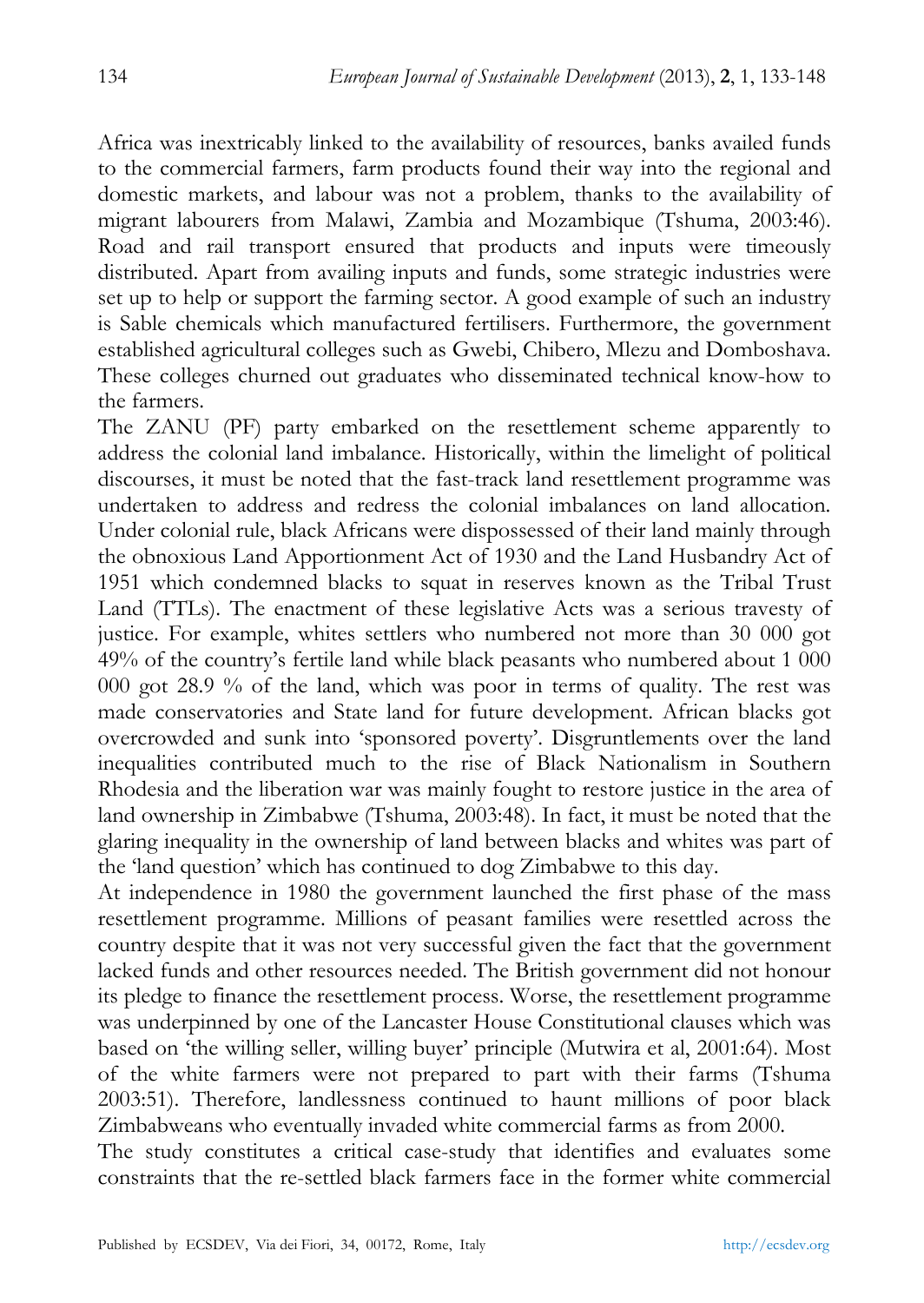farms in Zimbabwe. Specifically, the case-study is drawn from the experiences of *the new black farmers* situated at Congela resettlement scheme in the Kwekwe district in the Midlands province. The black farmers in Congela fared well in terms of land allocation under the government's resettlement programme which began in February 2000. There was euphoria when the community peasants invaded the fertile farms under the auspices of the fast-track land reform programme.

Looking in retrospect, the mechanics of land reform simply meant whites were evicted from their farms by black peasants through *jambanja* (excessive violence) so that overnight, blacks became new farmers in the former white commercial farms. The black peasants from the rural communities became 'landlords' and they inherited everything: land, farm implements and farm tenants. In a matter of months, whites were replaced through forceful eviction orders, torture, maims, arrests and other white commercial farmers forced to become *émigrés* in the neighbouring countries like Zambia, Mozambique, South Africa. Some evicted white farmers even fled to as far countries as Ghana and Nigeria in West Africa to start life anew. In all these developments, the new black occupiers were strongly backed by the war veterans and youthful militias. These invaders were supported by the ZANU PF politicians and government. The government applauded the land seizures because it was meant to redress the historical colonial imbalances. The resettlement programme was rekindled with vigour and therefore was code named, *Third Chimurenga (*war of liberation). It was argued that infrastructure would be provided later. This is how the land reform programme flawed because there was little planning from the top. It was Max-Neef (1991:38) who claimed that 'Development geared to the satisfaction of fundamental human needs cannot, by definition, be structured from the top downwards. It cannot be imposed either by law or decree. It can only emanate directly from the actions expectations and creative and critical awareness of the protagonists themselves'. This insight is instructive to the present study. The land reform was calculated as a programme to reduce poverty but the parody at hand is that it has turned out to be unrelated to the mitigation of poverty (Magaloni, 2005:8). Despite the land reform exercise, twelve years down the line, the new black 'landlords' continue to experience the spiral of poverty. This is the fountain for the emergence of liberation theology in Zimbabwe. Thus, the study is therefore timeous in exploring the challenges that the black Zimbabweans face as new land owners. It is prudent, however, that we highlight some biblical perspectives of land because of their intricate relatedness to the Zimbabwean scenario.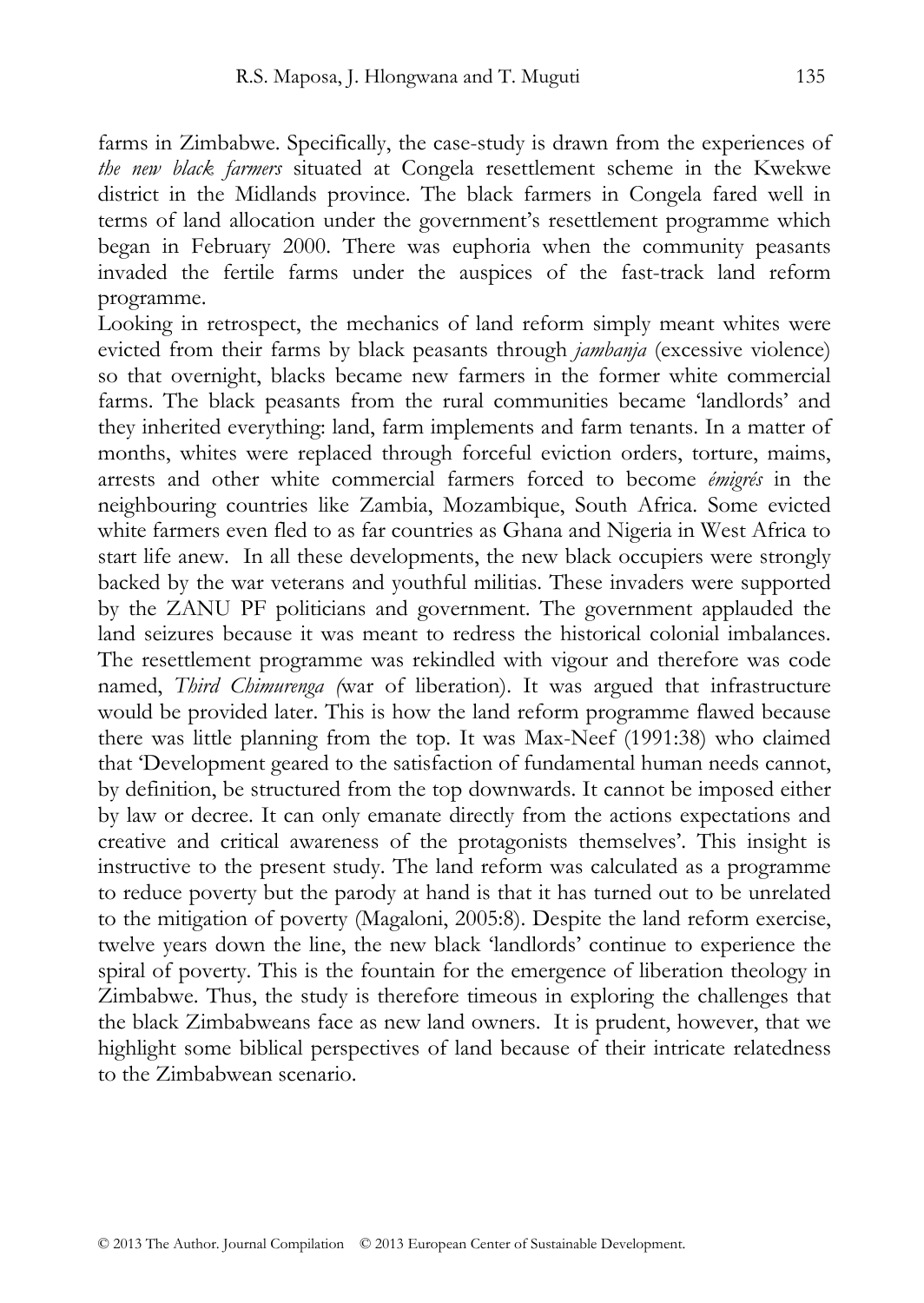#### **2. Framework of the Study: Perspectives of Land in the Bible**

Theology of land for Christians is anchored in the Bible and drawn especially in the Old Testament. The perspectives run back to the history of the chosen people and their relationship with God, Yahweh. Theologically, land is perceived to belong to God, who is the creator of the universe **(**Leviticus 25:23). In the conceptions of the Deuteronomist writers, land is linked to human salvation and identity. No land, no people, no identity. In the Old Testament, the faith and redemption of the chosen people are inconceivable without the reality of land. First and foremost, when God promised Abraham that he would be Father of the holy people, land was a key package of the covenant **(**Genesis 12:7). Even years later when the same God liberated the chosen people from Egyptian bondage, land was promised. Through Jacob, and as freed slaves, these chosen people were given a new name, Israel (Genesis 35:10-12), to express their common identity and heritage. The land was Canaan that was a geographical space and purportedly full of milk and honey (Exodus 3:8, 17). As such, the Israelites were to share joy and freedom together on their newfound land. The durable seal for all the promises to the Israelites was a covenant that God bequeathed to them on Mt Sinai (Exodus 20:1-20).

Nevertheless, it must be noted that when common joy and freedom are denied, land can become a source of dehumanisation, exploitation and oppression. In the Old Testament, for example, we have a classic story of Naboth and his vineyard (1 Kings 21:1ff). Basing on a patrimonial law, Naboth refused to depose away the piece of land of his forebears. King Ahab had intended to grab this piece of land not because of shortage of land but due to human greed, corruption and discrimination. Thus, Naboth went on to lose, both his ancestral piece of rich and fertile land and his precious life. This incident was only an archetype to what befell Israel. Time after time, Israel saw the land of God's promise become the land of durable human problems. The very land that contained 'milk and honey' made great and greedy kings to become 'Machiavellian princes' of death. The good covenant that gave every person a direct access and responsibility to land was usurped by the ruling oligarchy. Time after time, Nathan, Elijah, Amos, Hosea, Isaiah and Jeremiah, one after another, supplied critical voices on behalf of the voiceless, admonishing the cruel kings and their aristocrats of reckless land graft and monopoly of the day. The few privileged people monopolised fertile land. This monopoly is a mark of unequal and unfair distribution of God's gift of land. Each time when there was this injustice, we see that these fearless prophets of Yahweh preached reform in order to re-instate justice in society. That is why these prophets were justifiably depicted as the great champions of social justice for their theology was rooted on the Mosaic traditions of ethical righteousness that must prevail.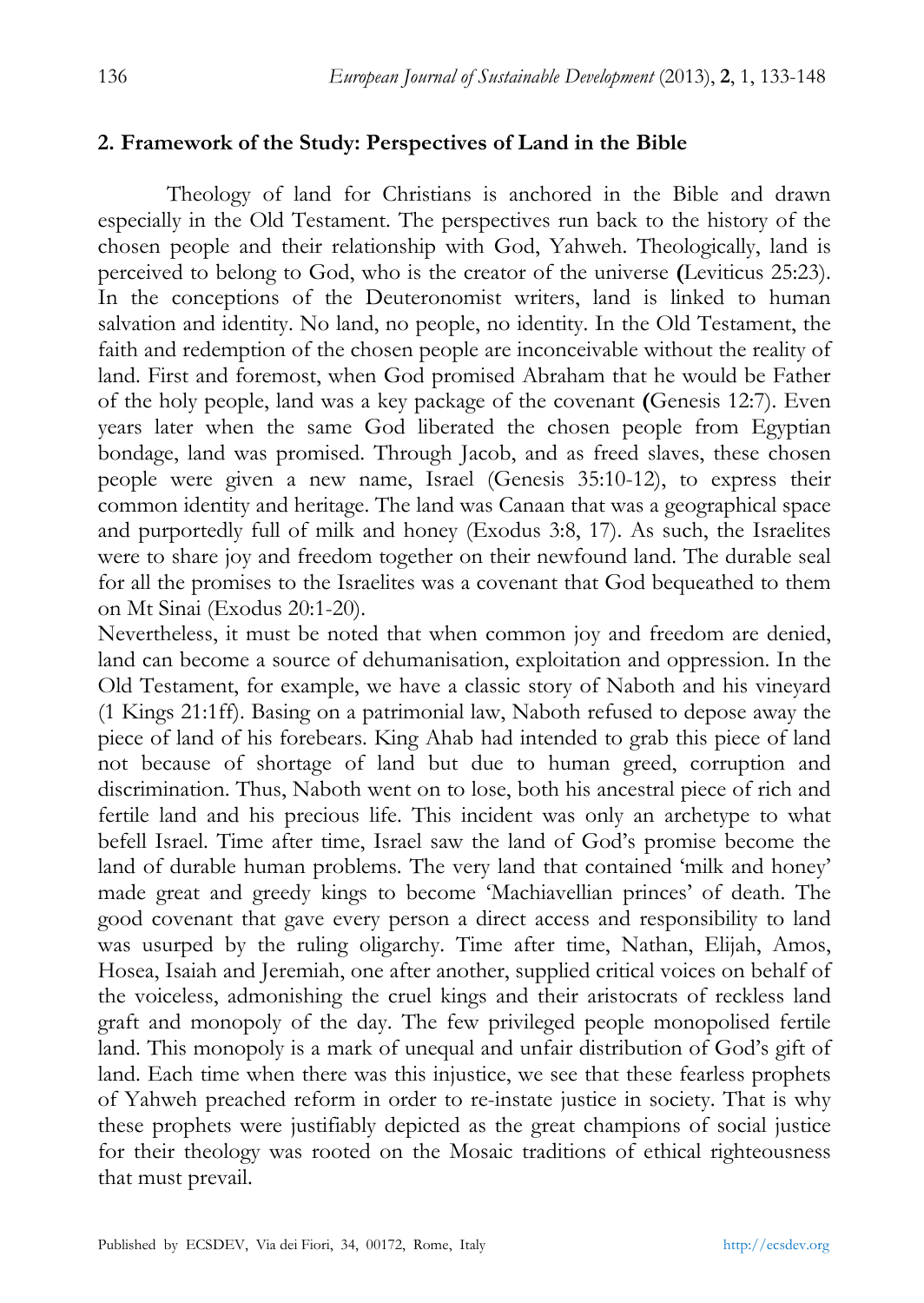In the contemporary period, the Jews who belong to Zionism, as a political ideology, are claiming the land of Palestine, which is modern Israel, by using historical and biblical perspectives. This land of Israel seemed doomed from time to time, to be cast in the role of a frontier caught between rivals as if it really were at the centre of the world (Halevi, 1987:1). For that reason Zionism has seen a large immigration (relocation) of Jews into Israel and with the systematic emigration (displacement) of Palestinian Arabs from their space, land. Again, as historian Halevi (1987:165) expressed, '...the Jews are a nation. A nation cannot exist without a common territory, but the Jews have no territory, so they need one, without which a nation cannot exist.' In the backdrop of this, modern Israel was born amid blood and fire in 1948. Thereafter, one-third of the population took over exclusive control of two-thirds of the land by driving out, denying and dispersing Arab Palestinians, who are purportedly the indigenous peoples of the land. This unfair land distribution, in the context of modern Israel in the Middle East, forms the heart of the contemporary Palestinian question. As will be described in the next section, the Palestinian scenario has some parallels to the contemporary Zimbabwean situation as well.

The classic stories of Israel, ancient and modern, and her interaction with God are evidently enlightening and didactic in the context of the delicate land reform in Zimbabwe. By taking cue from their biblical and theological standpoint, the Christian churches in Zimbabwe are ensnared to evoke their historical mandate. That mandate calls for the Christian churches to stick to their vocation as a prophetic voice of the voiceless in society. From what we have highlighted, it is critically clear that the issue of land reform in Zimbabwe is deeply radiated in the ancient biblical setting. To some extent, what has happened in Zimbabwe is nothing new but an on-going process in a new horizon. For example, we can cite Reverend Al Simpson, a United Methodist pastor in Chicago and a member of Louis Farrakhan's *Nation of Islam* delegation that met Zimbabwe's president Robert Mugabe on 13 July 2002 in Harare, who encouraged him to read the Holy Scriptures, particularly Joshua 1:1-18, in the light of the land reform. This passage is a commandment to possess land, be strong and of good courage in fast-tracking the land redistribution. Such external encouragement received publicity in the state-owned media, as theological justification of the land reform became a basic part of the ruling ZANU (PF)'s strategy to win internal support. Drawing from such biblical perspectives and sensibilities the implication is that the Christian churches in Zimbabwe must participate in the land reform programme by adopting new theological voices and pastoral choices that are in line with liberationist discourses in the light of the deepening woes. For this matter, the Christian churches need not negate central government efforts in the current dispensation concerning land reform. As a delicate human commodity, the issue of land has to be addressed honestly and fairly by all stakeholders. Indeed the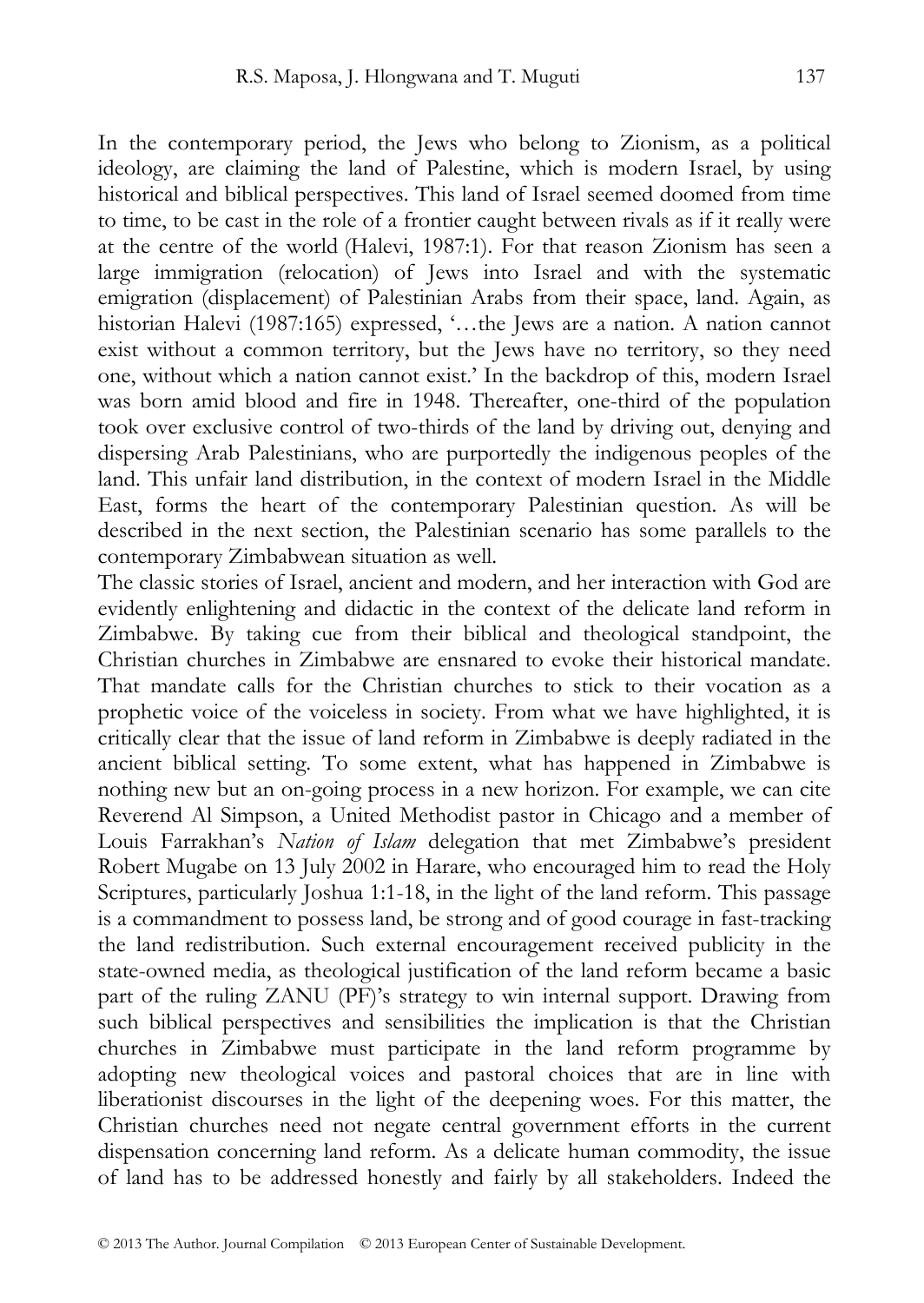Christian churches constitute a bloc, one such major player, in the gigantic land reform exercise, which is a foundation for any meaningful national development in Zimbabwe. The biblical-land theology is central and very relevant to the current social ecological, economic and political issues in Zimbabwe. Thus, the subject of the land question in Zimbabwe carries some Christian corroboration.

#### **3. Methodological Issues**

The study was based on the phenomenological approach in which indepth interviews were conducted as part of the fieldwork. The target group was mainly on the black farmers resettled in Kwekwe district which constituted the case-study. Nevertheless, for ethical and confidential reasons, the names of the informants were withdrawn. The study also benefited from electronic media, journals and published books dedicated on Zimbabwe's land reform programme. This study blends the insights of history and theology in its reflection.

#### **4. Findings of the Study: Constraints and Implications**

The study examines five major constraints that the black farmers face in Congela resettlement area in Kwekwe distract. These are lack of the marketing base, insufficient transport, shortage of labour, shortage of inputs and insufficient agronomists.

#### **4.1 Erratic Marketing base**

The market base and marketing costs are critical factors which determine whether it is economic to grow a crop in a certain area. If markets are inaccessible, it may not be possible to grow certain crops even though climate and other physical conditions are ideal (Goh Cheng, 2000:104).The resettled black farmers in Congela face marketing challenges which hamper progress in farming. Prior to the land reform in Zimbabwe, the government encouraged productivity and efficiency of farming to small holder farmers by a system of guaranteed prices and input subsidies. The smallholder farmers were also encouraged to diversify production by engaging in both food crop and high value horticulture (Chisvo, 2000). However, the impediment for the black farmers is lack of access to markets. Most farmers in Congela are short-changed by the Grain Marketing Board (GMB). The GMB frustrates farmers by failing to make timeous payments of money. For example, in 2010 famers who delivered grain around May and June had not been paid by September of that year (Nyaungwe, 2010). Since farming is the major source of livelihood for the black farmers it therefore became extremely difficult for most of them to fulfil their financial obligations. Non-lucrative prices that were gazetted by the government were also a thorny issue to the new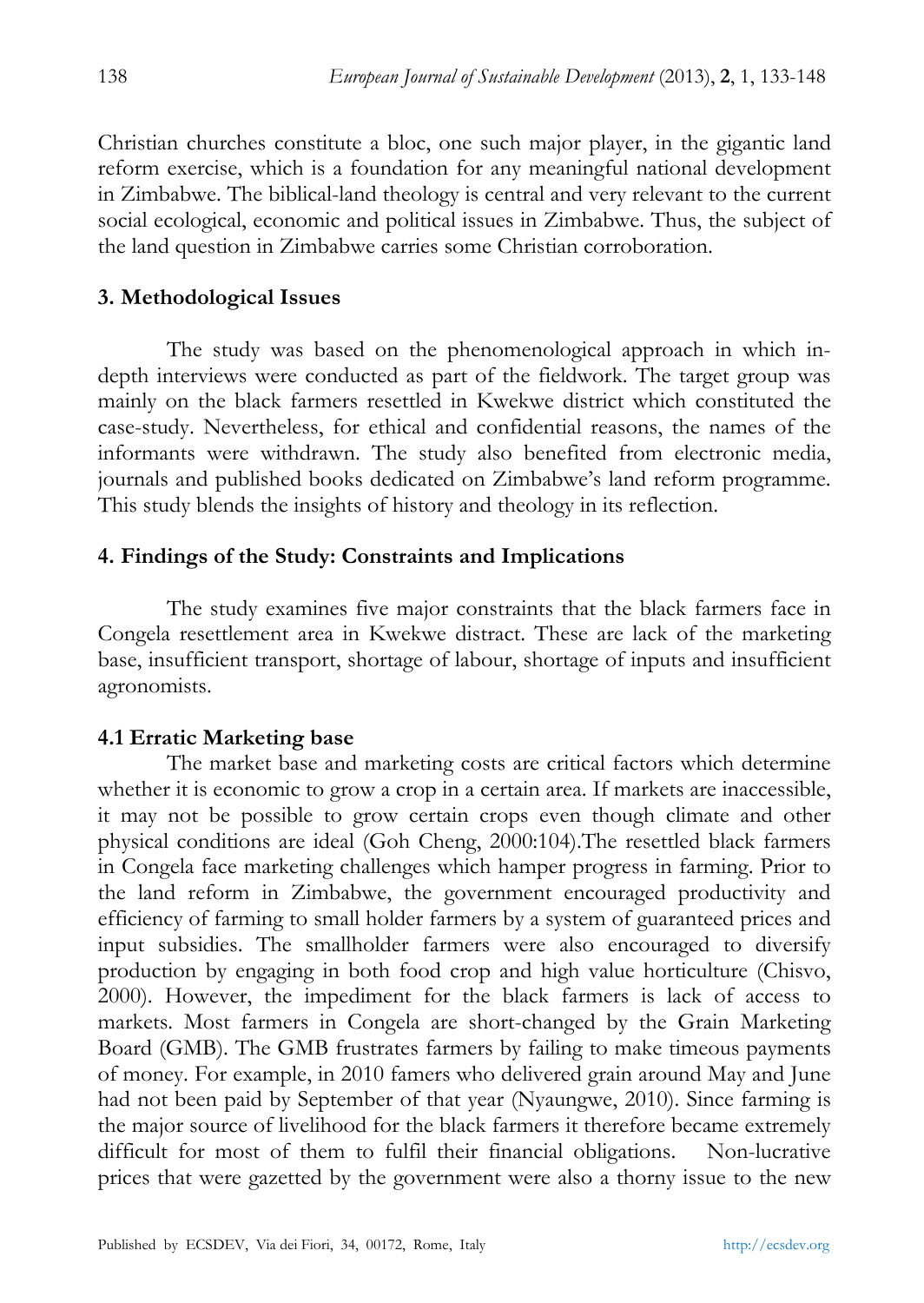black farmers. As shown in Table below GMB does not offer lucrative prices for the delivered grain.

| $\sim$ which is to duce it incorporate in the set |                             |  |
|---------------------------------------------------|-----------------------------|--|
| Year                                              | Price per tonne (US dollar) |  |
| 2009                                              | \$245,00                    |  |
| 2010                                              | \$265,00                    |  |
| 2011                                              | \$285,00                    |  |

**Table2:** Producer Price for Maize

**Source:** GMB Statistics, Kwekwe, 2011

The prices are low so much that farmers see no reason in taking part in farming. The price of grain has not appreciated steadily because it is controlled by the government. Black farmers were further frustrated by GMB's requirement that grain which must be delivered should have 12% or less of moisture content. Nevertheless, most black farmers do not have scientific means to ascertain the expected moisture content. On numerous occasions, the GMB declined to accept grain which was deemed undesirable on account of high moisture content level. The unfortunate farmers withheld their grain. It continues to be tricky for the black farmers to trade in rural areas since rural markets prove to be thin and trading in distant urban markets is not remunerative owing to high transportation and transaction costs.

Access to markets for smallholder farmers can only be improved by establishing close linkages between the farmers, processors, traders and retailers so as to coordinate supply and demand. These linkages may be established through setting up institutions like co-operatives and producers' associations. Furthermore, he argued that co-operatives enable smallholder farmers to sell produce in bulk and to dispose their produce at the most favourable time, guarding them against unscrupulous middlemen. A good example of an institutional marketing cooperative is the Agricultural Trade and Marketing project set up between 2000 and 2010 (Chisvo, 2000). The project was designed to improve smallholder farmers' access to markets and also training them to establish market linkages with the export market particularly for horticulture produce. This then forces the farmers to sell their produce to middlemen who take advantage of the farmers' marketing predicament by offering low prices. The middlemen bring their own packaging materials and transport and offer the farmers lower prices than that offered by the GMB. In spite of these problems, some farmers continue to supply grain to the GMB which enables them to access farm inputs.

Another marketing challenge faced by farmers at Congela is that of a poorly developed information system to link farmers and buyers. Rural farmers by the nature of their geographical location, largely remote and inaccessible, low literacy levels and dispersion are often left out in terms of information. Without relevant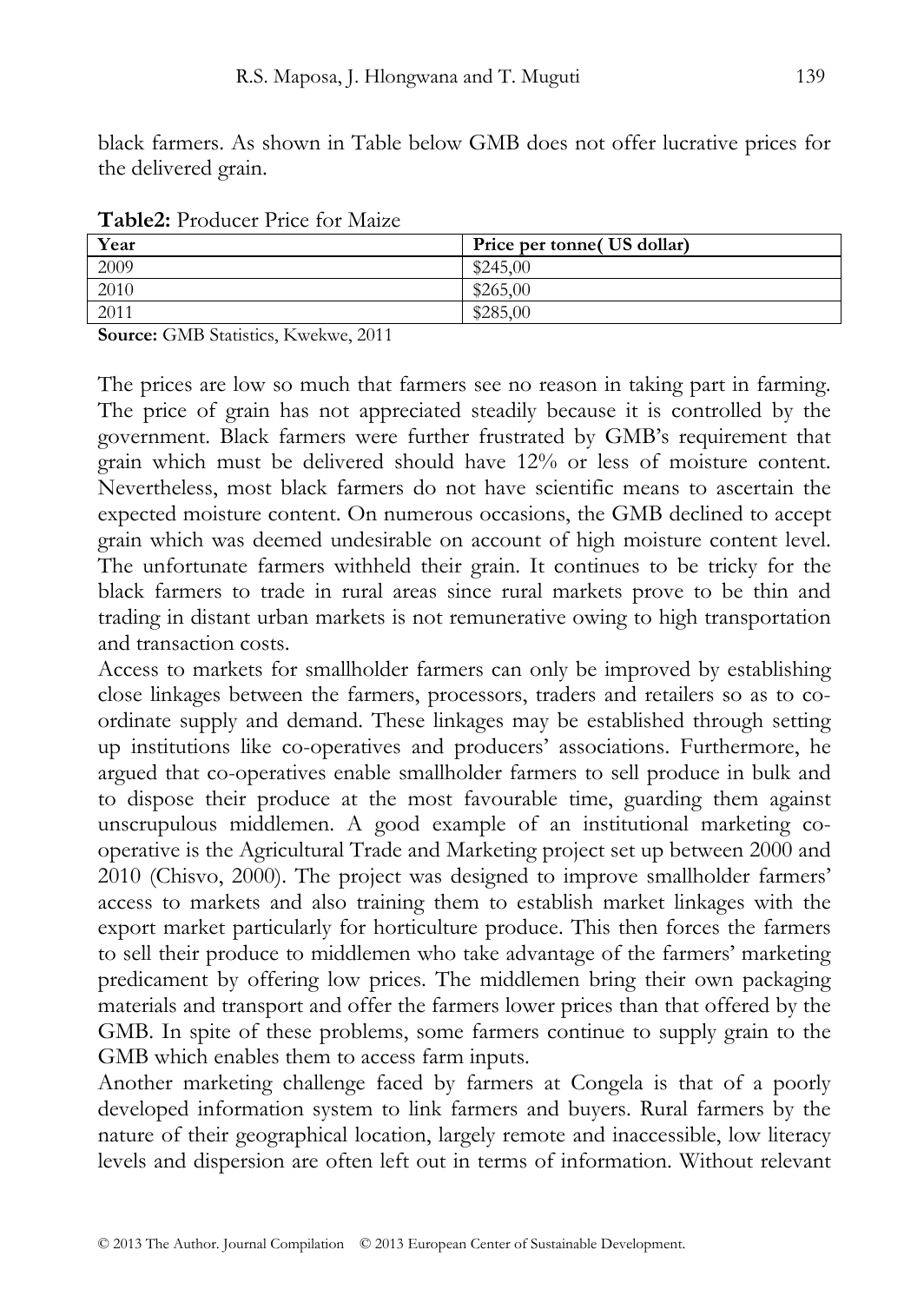information it is difficult to make sound business decisions. Most farmers do not know where to sell, prevailing prices or who is buying. Black farmers usually sell to whoever comes to their door step offering low prices. Those middlemen take the produce away to sell at wealth-creating prices. If farmers had the information about the prices and market opportunities, such abuse could be avoided. In fact, the Zimbabwean government should take a leaf from the Ghanaian experience where a telephone company developed mobile phone linked software for farmers, offering a range of functions: price alert, weather forecast, input sources and prices, bids and market places. A similar programme would be helpful to the new farmers in Zimbabwe.

## **4.2 Inefficient Transport System**

According to Mnkandla (2001:87) the transport policy in Zimbabwe seeks to service communal areas as well as commercial areas to enable easy delivery of farm produce to the market. However, the Zimbabwean scenario is that, most commercial farming areas are better serviced in terms of road and rail transport than small scale farming areas or communal areas. This was inherited from the colonial era that deliberately discriminated the blacks in favoured of the whites. The argument then was that transport routes are expensive to build and the only way to justify the high costs was their continued use (Munowenyu et al, 2005:249). In white perspective, small-scale farmers were not in dire need of transport networks since they rarely delivered produce to the market. The situation was partially redressed at independence through the construction of roads to serve communal lands. However, small-scale farming areas continue to rely more on road transport than rail. Most of the roads in the communal areas are in a bad state, they are narrow and potholed.

The infrastructure inherited from the former white commercial farmers is dilapidated. The farm feeder roads are impassable due to lack of maintenance. The roads which were previously maintained by commercial farmers have deteriorated after selling land to the government for resettlement in the 1980s. Black farmers at Congela use either ox-drawn or donkey-pulled scorch carts to ferry their produce to the market. As far as transport service is concerned, the area is inaccessible since the once popular Kwekwe-Mvuma road has long been out of use because of the destruction of bridges by Cyclone Elene in 2000. The lack of maintenance has made the road impassable forcing people to access Mvuma from Kwekwe via Gweru, a fairly circuitous route. Transport problem at Congela is also compounded by the fact that the plots are dispersed and there are no feeder roads to link resettlement plots. Furthermore, the GMB is contributing to the transport problem in the area. In principle, GMB has the responsibility to send trucks to collect grain directly from the farmers but the GMB's only truck is overwhelmed by demand, since it services the whole district (Sibanda, 2010). Poor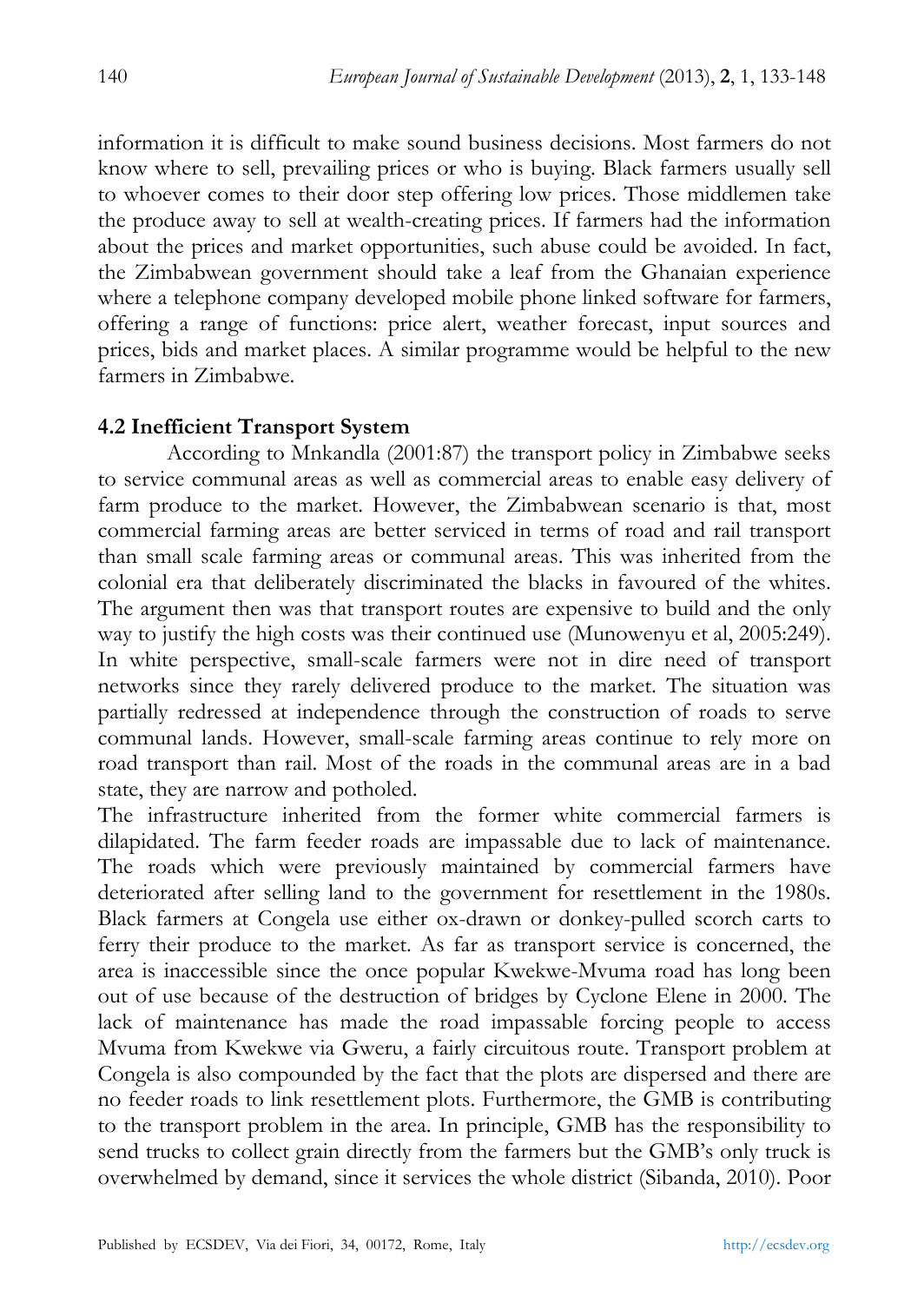road network in the resettlement farms has led to delays in transferring produce to market centres thereby resulting in losses in farm produce. This is also a major barrier to smallholder farmers' participation in the production and marketing of high value horticulture commodities (Chisvo, 2000). Lack of reliable transportation of produce will also affect production. Once the agricultural produce fails to reach the market whilst fresh or in good condition, farmers will stand to lose. Thus, transport problems are also forcing smallholder farmers to sell their produce at a low price to middlemen who have access to transport and are in a good position to drive a hard bargain (Hungwe, 2008:1).

Farmers have resorted to use of draught power to cater for their transport needs (Gocha et al, 2007:94). These farmers ferry produce to the market using either donkey-pulled or ox-drawn carts. The means of transport is advantageous in that it is cheap, readily available and can scale down steep terrain. It may not need a prescribed route also. However, this kind of transport has several disadvantages. Among others, it carries limited amounts of grains, it is slow, and uncertain. It requires constant rest if distance is long and may depend on human muscle (Gocha et al, 2007:94). Motor vehicles which are faster, versatile and can carry produce in bulk are very expensive and many of these smallholder black farmers cannot afford hiring.

#### **4.3 Shortage of Labour Force**

By and large, the availability of labour is determined by the amount of capital that a farmer has at disposal and prepared to give as wages. Several black farmers in Congela lack capital to hire labour. Owing to shortage of capital, the majority of farmers depend on family members as a source of labour. Based on statistics, we observed that the new black farmers depended on family labour  $(48%)$ , village cooperative labour  $(35%)$  and hired labour  $(17%)$ . We also observed that this labour is usually provided by elderly people and school children who usually avail themselves for work during weekends and school holidays. A small percentage of farmers make use of hired labour, whether casual or permanent. Casual labourers are hired during peak times, that is, during planting, weeding and harvesting periods. While some privileged farmers pay wages, the majority of them pay in material things such as grain, soaps or clothes. This kind of labour is unreliable because after completing the piece-work, the workers migrate to the next farm, hoping to get better conditions and higher wages.

Another category of labour is village cooperative labour. Farmers usually get organised into small groups and collectively offer their labour to service members of the group. This is a contingent measure which has been put in place to avert labour shortages. Whereas the system promotes social solidarity, it only benefits those people who can freely participate in group activities (Gocha et al, 2007: 95).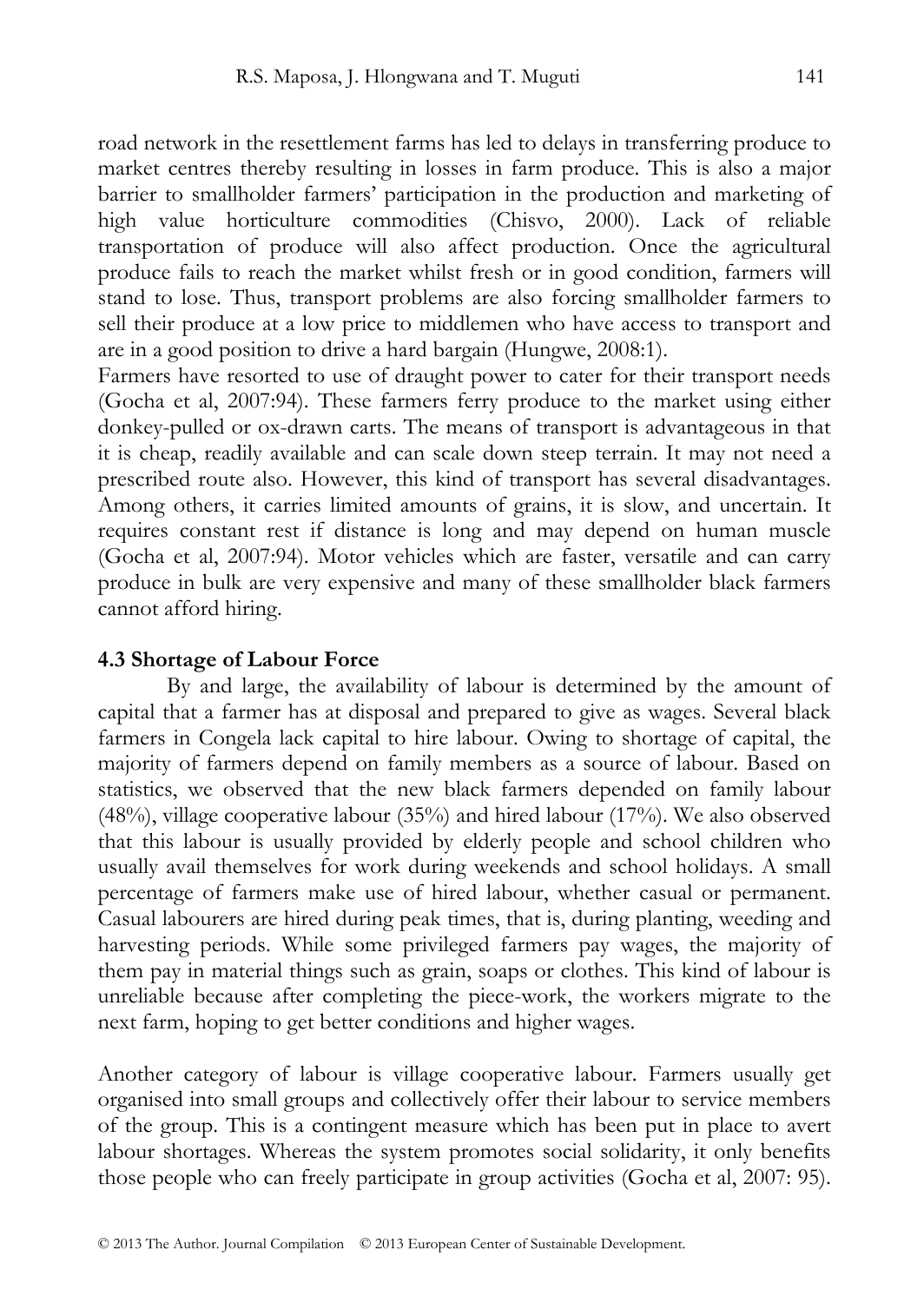Elderly farmers are side-lined as they cannot actively participate in those social group activities. Thus, shortage of labour remains one of the big challenges that undermine the ability of the new farming communities to increase productivity. This is how black farms are under-utilised (Pswarayi, cited by Chisvo, 2002:18). The under-utilisation of land in turn determines the proceeds from a given piece of land. Because they are not realising significant incomes, the farmers have generally remained poorer. According to Odreive (2002:54), labour is a form of production. He defines it as human effort or other work done by human beings and that this labour can be more productive through training. Family labour is very important for small holder production. It is cheap and readily available. Village work cooperative is whereby people outside the family come to exchange their labour not for money but with the hope for reciprocity at a later date. Crop production in small farming is also affected by labour to land ratios. Small scale farmers make the mistake of trying to grow too many hectares of land yet they do not have sufficient labour and resources. Farmers would have been better off growing fewer hectares of land at higher standard management. The labour force available at Congela is largely that of older people and younger children, all because of the general drift of younger people to towns. Family labour is advantageous in that it inculcates a sense of ownership and responsibility among the members themselves. It also suits the conditions and demands of small scale farming. However, family labour has its practical limitations given the fact that children avail themselves for work usually when they are away from school. Farm owners on the other hand rely on hired labour. This can be casual, permanent or both. The majority of farmers prefer casual labour that is hired during peak times of the cropping season: during planting, weeding and harvesting (Nhandara, 2003:28). Though hired labour is practically more efficient and effective than other forms of labour, it is expensive. This partly explains the failure by resettled farmers to make use of hired labour. In spite of the availability of the former farm tenants in the neighbourhood, the new farmers have not employed many of these (Utete, 2003:80). Village cooperative work involves labour that is shared communally in order to hasten work at critical times of production, for example at ploughing, weeding and harvesting (Gocha et al, 2007:95). However, community labour is not reliable since it is dependent upon one's continued participation in group activities.

## **4.4 Erratic Availability of Inputs**

The government of Zimbabwe has been supporting the land reform programme by providing inputs to resettled black farmers as shown in the table below.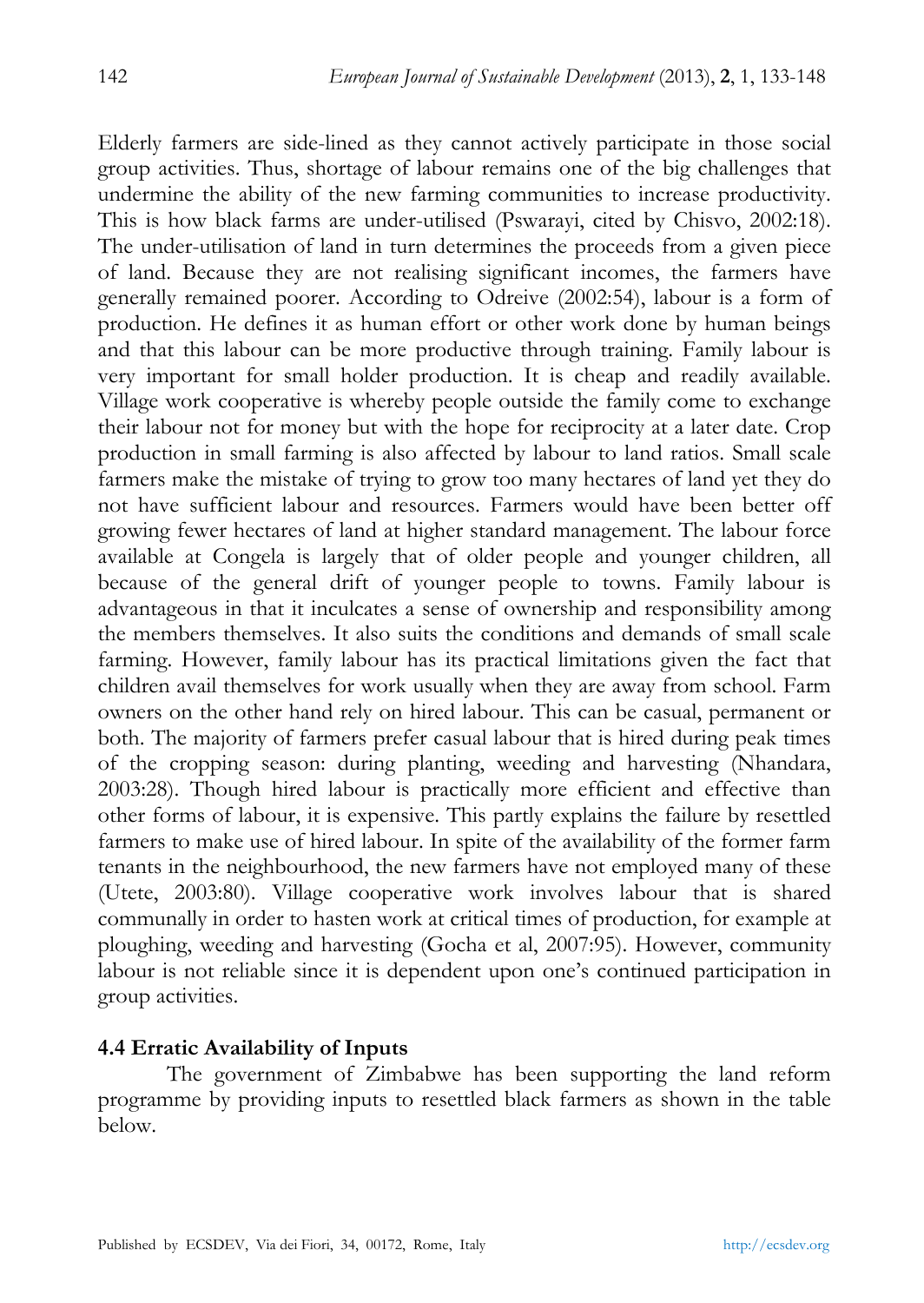| Year | Types of Inputs provided per individual farmer |                   |                        |
|------|------------------------------------------------|-------------------|------------------------|
|      | Seeds in kgs                                   | Fertiliser in kgs | <b>Tractor tillage</b> |
|      |                                                |                   | power use in %         |
| 2009 |                                                | $1 \times 50$     | 0.2                    |
| 2010 | 20                                             | $1 \times 50$     | 3.5                    |
| 2011 | 10                                             | $1 \times 50$     | 5.1                    |

**Table 2:** Government's Provision of Inputs to black farmers in Congela

**Source:** Interview with Nyaungwe, Congela Resettlement, 2010

Although the new farmers were provided with the inputs such as seed, fertilisers and tractor tillage power have been extended to farmers; the process was fraught with technical problems. For example, the tendency to wait for government assistance created a serious dependency syndrome among the farmers. One observer remarked that, 'We need farmers with skills, zeal and passion for farming instead of these perennial beggars of inputs or support' (Moyo, 2010:9). Many farmers hardly take any initiative to prepare their own land and procure seeds and fertilisers by themselves. The input support scheme is neither dependable. For example, seeds and fertilisers are not given timeously. Some farmers are therefore forced to make do without the hybrid seeds and fertilisers. A typical analogy was during the 2011/2012 planting season in which seeds were received in January, well after the planting season which starts in November was over (Nyaungwe, 2010). Farmers ended up selling seeds and fertilizers at the black market because they could no longer serve any purpose. This is how the farmers misused or abused inputs received from government.

The other problem concerning the government's input is that the inputs given to farmers are not adequate in terms of quantities and also in some occasions, not all basic inputs are provided. For instance, the District Development Fund (DDF) avails tractor tillage power to farmers upon payment of money (Shamu, 2010). In 2008, over 2 500 tractors, 2500 cultivators and about 100 combine harvesters were distributed to selected farmers nationwide But, these tractors were not accessed so easily by farmers due to lack of money to buy diesel. The result is that poor farmers shun this tractor tillage power. The farmers end up resorting to draught power. For instance, some 750 animal drawn planters were allocated to black farmers despite the fact that these are regrettably ineffective (Mabasa, 2008:67). The consequence is that black farmers remain trapped in the vicious cycle of poverty. What must be noted is that the government has limited capacity to meet the needs of all resettled farmers. It is a mammoth task for the government to give satisfactory support to all beneficiaries of the land reform programme. Though determined to support them, the government got handicapped by the scarcity of capital. Farmers could not access loans from banks because they have no title deeds for the land (Masau, 2012:6). Although some banks like, Agribank, have been set up to offer agro-loans to farmers, the credit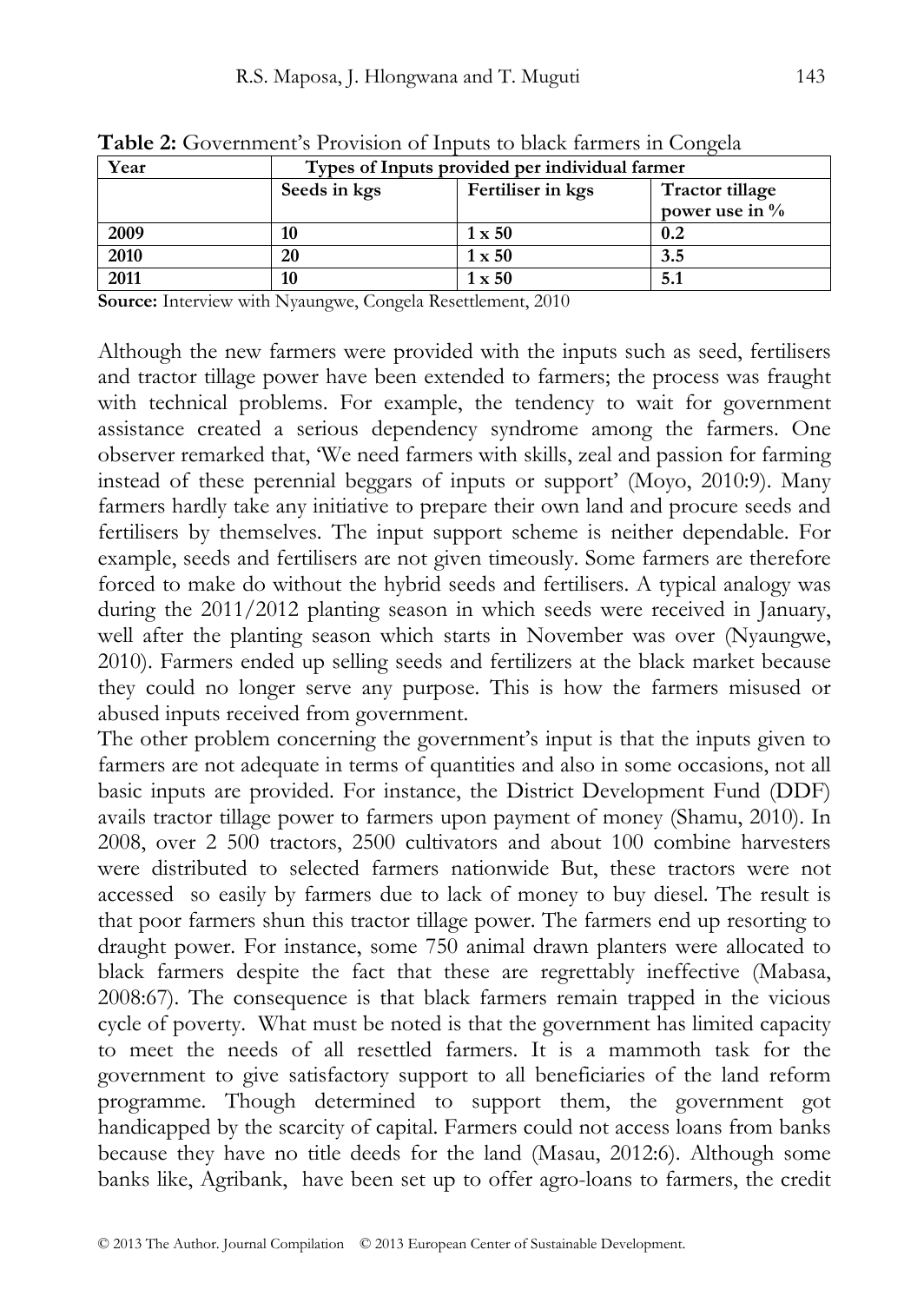facilities are more difficult to handle for individual small scale farmers whose numbers are large. These credit facilities are usually limited to cooperative groups or large scale commercial farmers. Due to failure to get satisfactory support from government, some resettled farmers pointed out that their fortunes as landowners do not translate into tangible benefits as land continue to lie idle every year. This fact was echoed by one black farmer who remarked that 'I was among the beneficiaries of land reform but l do not have tillage power to fully utilise my land' (Masau, 2012:6). What must also be underscored is that government's effort to extend aid to farmers is on the hand, undermined by corrupt government officials and traditional chiefs who either horde or sell the inputs that are earmarked for resettlements.

#### **4.5 Lack of Farm Supervision**

The question of farm supervision is critical in any agricultural programme (Kujeke, 2001:30). AREX officers use several methods of supervision, like group lectures or individual discussions with farmers. Nevertheless, not all the farmers are able to attend these sessions, particularly elderly farmers. AREX officers also employ individual farm supervisions. In spite of its effectiveness, the method is rarely undertaken because it is a mammoth task for one resident AREX officer who is expected to supervise about 100 farmers in the Congela. Farmers normally convene at the homestead of a successful individual farmer and demonstrations are carried out using practical examples.

The majority of farmers are yet to be equipped with modern farming knowledge and skills. Until the government deploys a reasonable number of AREX officers, the farmers will continue to rely on traditional methods of farming. Commercial agriculture needs a sound knowledge and good management. This involves systematic planning organisation and implementation. Knowledge and farm management techniques in small scale farming are disseminated by the AREX officers who provide advice on how to improve farming methods. AREX officers advise the farmers with information on new seed varieties, fertiliser application and pest and disease control methods. Government should ensure that there is an AREX officer at every ward. However, there is woeful shortage of extension officers in resettlement schemes across the country. For example, the current ratio of extension officers to farmers is about 1:300 in the resettlement schemes.

In general, lack of research in small scale farming inhibits the achievement of optimum returns in agriculture. Peasant farmers, who are the beneficiaries of the land reform programme are inadequately educated, they cannot adapt easily to modern ideas and technologies on agricultural mechanisation. AREX officers employ many approaches in disseminating information to small holder farmers. Their approach emphasise on farmer-focused and farmer participatory systems of designing and implementing extension programmes. The major one is the target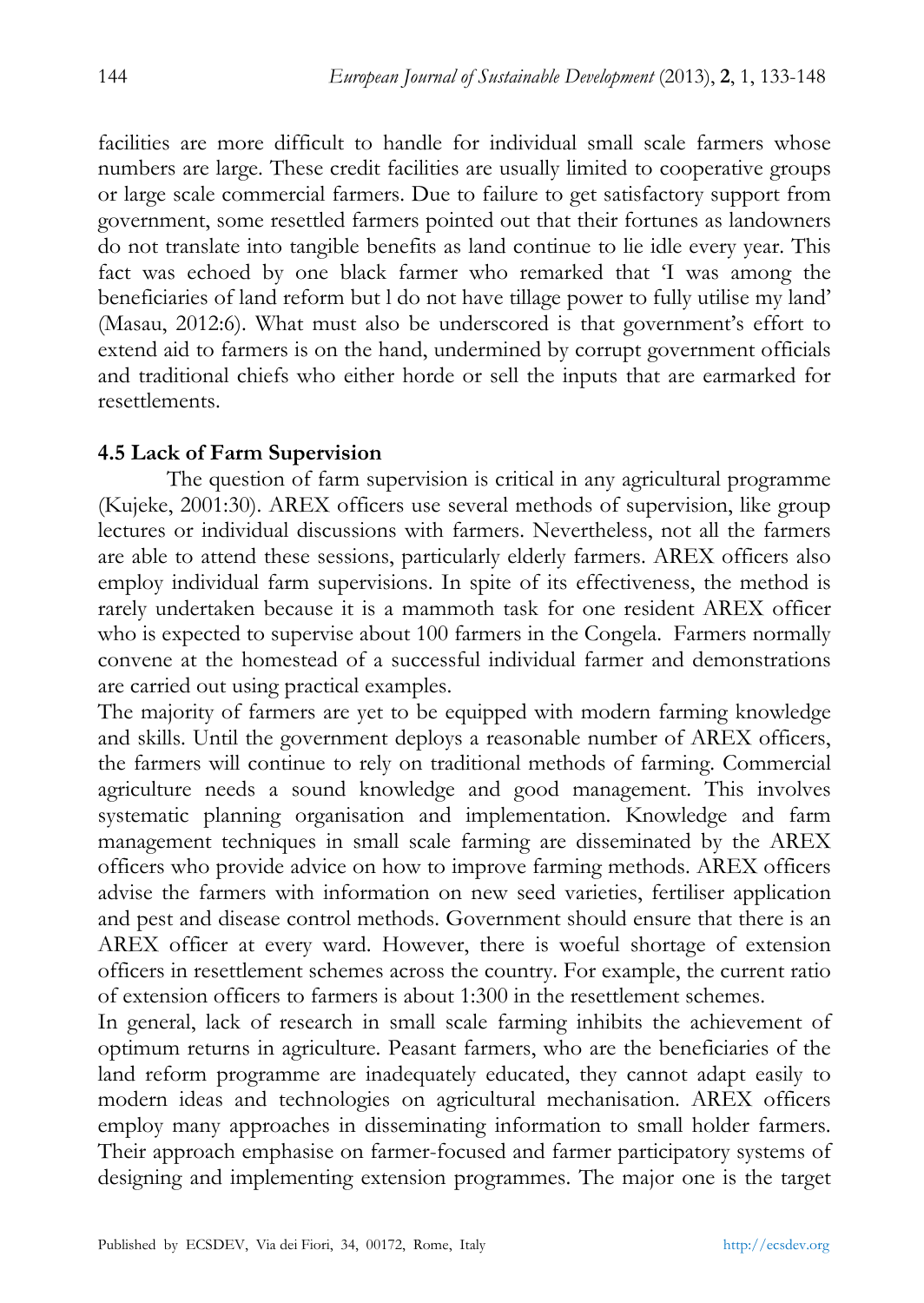group approach in which specific target groups such as women headed households, landless farmers or farmers experiencing a particular problem like accessing credit or marketing are identified. The major advantage of this approach is that it focuses on a group of farmers usually to address a specific issue or concern. This method also allows for limited resources to be channelled to an identified needy group with defined objective. However, the disadvantage of the method is that difficulties are encountered in targeting the needy and focusing on a particular individual or group. The group or individual farmer may preclude support and services for other deserving clientele.

Other approaches or extension activities such as field days, demonstration trials and farmer competitions are also employed. These also help to provide technical advice to farmers. Theoretically, field extension agents are tasked with providing technical knowledge and information to farmers through regular and frequent contacts. They are supposed to relay the farmers' needs and concerns up the extension organisation's hierarchy to the policy and decision makers. However, the field extension workers tend to have limited contact with framers mainly due to the relatively high number of framers they are supposed to serve. The problem is compounded by lack of efficient communication and transportation facilities for both field level staff and the extension personnel. In addition, salaries and allowances of extension personnel are low, contributing to low morale and respect for the profession. In this regard, government has to work towards upgrading the standards of field agricultural extension skills to improve black production in the former white commercial farms.

#### **Concluding Remarks**

The land reform programme continues to generate shockwaves inside Zimbabwe and even beyond. It continues to be an emotive movement in the political discourses of Zimbabwe today. Its future is indeterminate as narratives of land grabbing across the country continue unabatedly. The government is failing to meets the demands of black farmers in terms of the provision for farming inputs and logistical support. Many resettled farmers tend to abuse government assistance. Many of them sell inputs at the black market and channel that money to other activities outside the core business of farming. Other notable challenges include marketing constraints, poor transportation, shortage of labour, lack of inputs and inadequate farm supervisions render the land reform programme a cosmetic arrangement as most farmers are disillusioned. Put differently, the land reform programme is failing to sustain humanity. If the GMB was offering prices for grain and processing payments expeditiously, the farmers could have been motivated into taking farming seriously. Because of non-promising market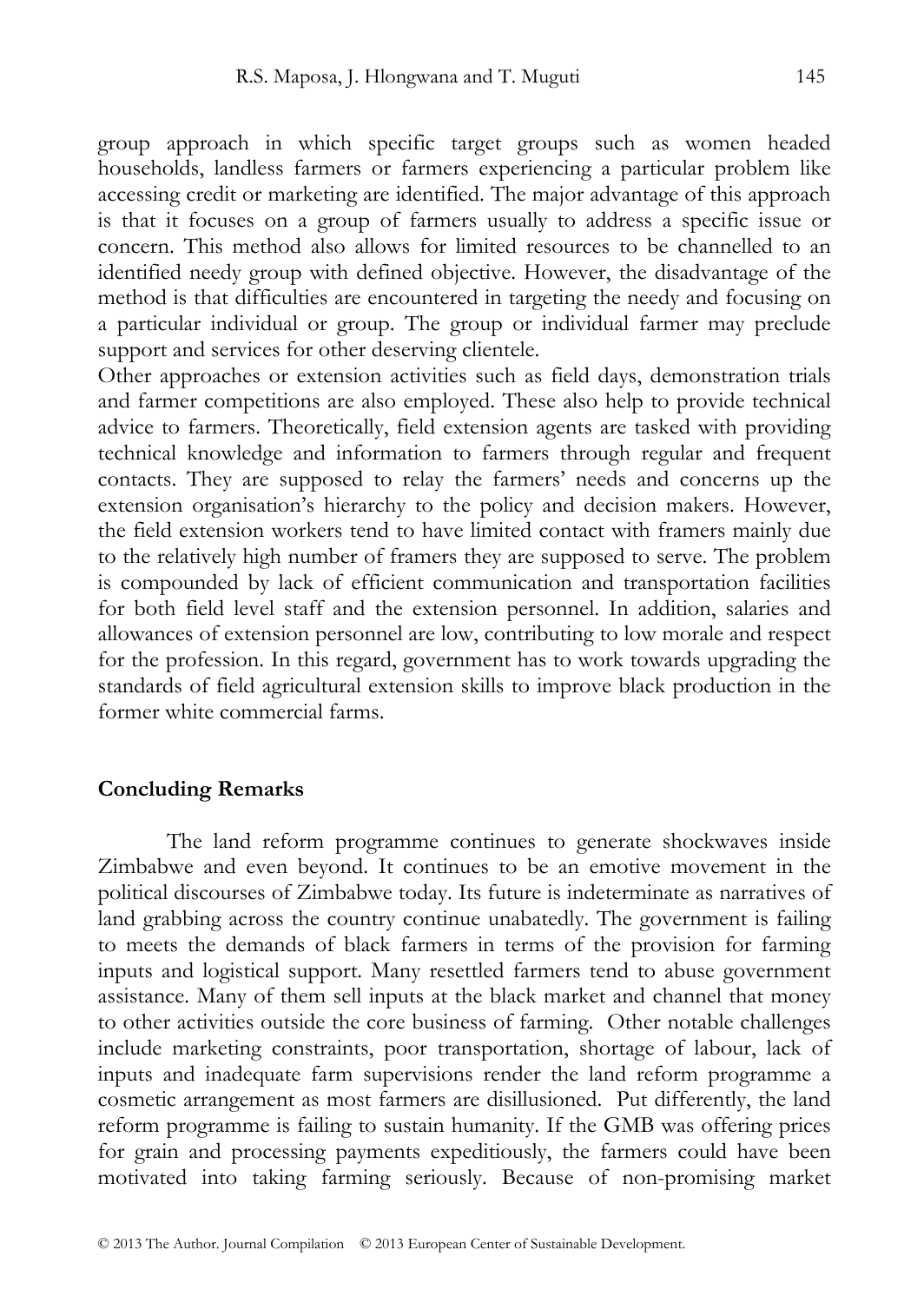environment, some farmers are not utilising their land to the optimum capacity. Unavailability of transport greatly affects acquisition of inputs and also ferrying of produce to the market. Despite being just 25km away from Kwekwe town, the farmers in Congela are doomed due to absence of a major road and bridges to link them to town. These farmers are secluded from markets and other sources of inputs which make farming a risky adventure. Black farmers have resorted to use of ox-drawn or donkey-pulled scotch carts to ferry agricultural produce to the market. Nevertheless, these modes of transport have a limited carrying capacity. Even farmers who are better placed financially cannot help the transport situation because the area is inaccessible. This explains why most farmers prefer the open market which reduces the transport challenges.

 It is also apparent to note that the quality of labour also determines yields per hectare. If labour is drawn from the old and young children, the capacity to produce high yields is compromised. Some village cooperatives that are done under the auspices of human solidarity are providing prospects for hope of economic empowerment to the black farmers Cooperatives encourage social interaction which see some farmers end up even sharing farming implements. The success of one farmer inspires the other. However, it is disadvantageous in that it does not improve the economic status of farmers. Hired labour is expensive to sustain. A farmer may hire one or two workers on permanent basis, the rest may be casual labourers who are hired during peak periods like during planting and harvesting times. However, black labourers are usually migratory in search of better working conditions from one farm to the next. This migratory tendency is patterned by the fact that labourers are usually paid in kind and not in cash. Due to labour constraints in the area, land is not being fully utilised, farmers are cultivating land that is big enough for the available labour and this results in land degradation. While farmers are now generally aware of the need to use fertilisers and hybrid seeds, their inability to acquire them is a stumbling block. As a result, most farmers in Congela resettlement scheme are largely depended on the government aid in terms of inputs. Yet this aid has proved to be problematic and undependable as it is either distributed in trickles or comes late or may never come at all. Thus, the land reform programme is associated with technical contradictions. The majority of the farmers cannot afford acquiring inputs and implements and this render them economically handicapped. The AGRITEX Department helps farmers with information on new seed varieties, fertiliser application and improved farming methods. Group supervision of farmers and demonstrations by AREX officers are not very effective because they tend to dwell on generalisations. Some farmers have peculiar problems that demand individual attention and supervision hence lack of this service affects farm production. For instance, Congela area is services by one AREX officer. The issue is compounded by the fact that the officer does not have a means of transport to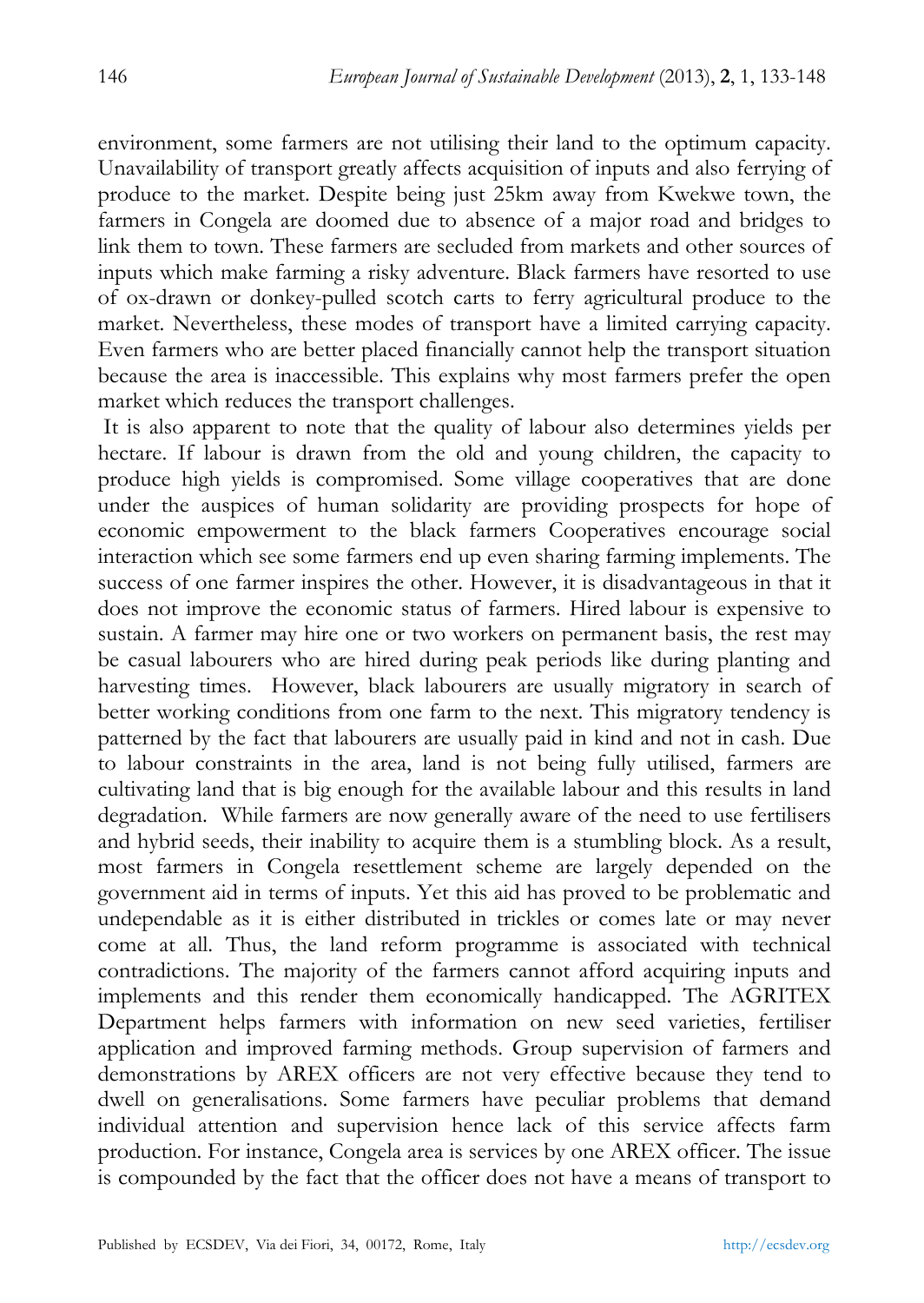move from one village to the other hence a generally low performance in agriculture. We can conclude this work by suggesting two recommendations, thus:

- Resettled farmers are encouraged to form viable cooperatives in order to offset perennial labour blues. This new ethic of labour is, however, not a march going backwards to the days of socialist labour organisation.
- The government should be more committed on three critical areas: establishing more marketing depots, providing credit facilities through the banks, supplying enough inputs timeously and ensuring that more Extension Agricultural Officers are available to farmers regularly.

#### **References**

- Chisvo, M. (2000). 'Reaping the Whirlwind Economic Liberalisation and Food Security', in *Zimbabwe Catholic Institute for International Relations* (CIIR), United Kingdom
- Gocha, N. T, et al. (2007). *Dynamics of Human and Economic Geography*, College Press, Harare.
- Goh Cheng, L and Morgan, G. C. (2000). *Human and Economic Geography*, New York: Oxford University Press.
- Gwenzi, L. (2010). War veteran, Dunlop Extension, Kwekwe.
- Halevi, I. (1987) *A History of the Jews: Ancient and Modern*, London: Bath Press.
- Hungwe, S. D. (2008). 'The African Smallholder Farmer's Perspective, Zimbabwe Farmers' Union', the Union', the contract of the contract of the contract of the contract of the contract of the contract of the contract of the contract of the contract of the contract of the contract of the contract of t

www.agritrade.org/publications/40%20Book/PDFs/hungwe.pdf

- Kujeke, R. (2001). *Principles of Agricultural Extension*, Harare: Jongwe Publishing Co.
- Mabasa, S. (2008). 'Zimbabwe Agricultural Mechanisation Programme', in *NewAfrican Magazine*, Winter, London: IC Publication.
- Magaloni, B., Weingasi, B. and Diaz, C. (2005). *Why Authoritarian Regimes Sabotage Economic Growth, Land Reform in Mexico*, London: Longman.
- Masau, P (2012),. 'Resettled Farmers Fail to Utilise Land', in *Newsday,* January 18.
- Max-Neef, M, (1991). *Human Scale Development Conception: Application and Further Reflections*, London: Apex Press.
- Mnkandla, V.A. (2001). *Environmental Systems*, Bulawayo: College Desktop Publications.
- Moyo, S, (2010). 'New Farmers have Failed Zimbabwe', in *Newsday,* January 17
- Munowenyu, E. M. and Pritchard, J.M, (2005). Human and Economic Geography, Harare:, Longman.
- Mutwira, L. et al, (2001). People Making History, Harare: Zimbabwe Publishing House.
- Nhandara, E. et al, (2003). *Geography Today-Human and Economic*, Harare: Zimbabwe Educational Books.
- Nyaungwe, B. (2010). New farmer, Congela, Kwekwe, 20 March.
- Oldreive, B. (2002). *Conservation Farming for Small-scale Resettlement and Cooperative Farmers in Zimbabwe*, Harare; Rio Tinto Foundation.
- Shamu, P. (2010). New farmer, Congela, 17 November.